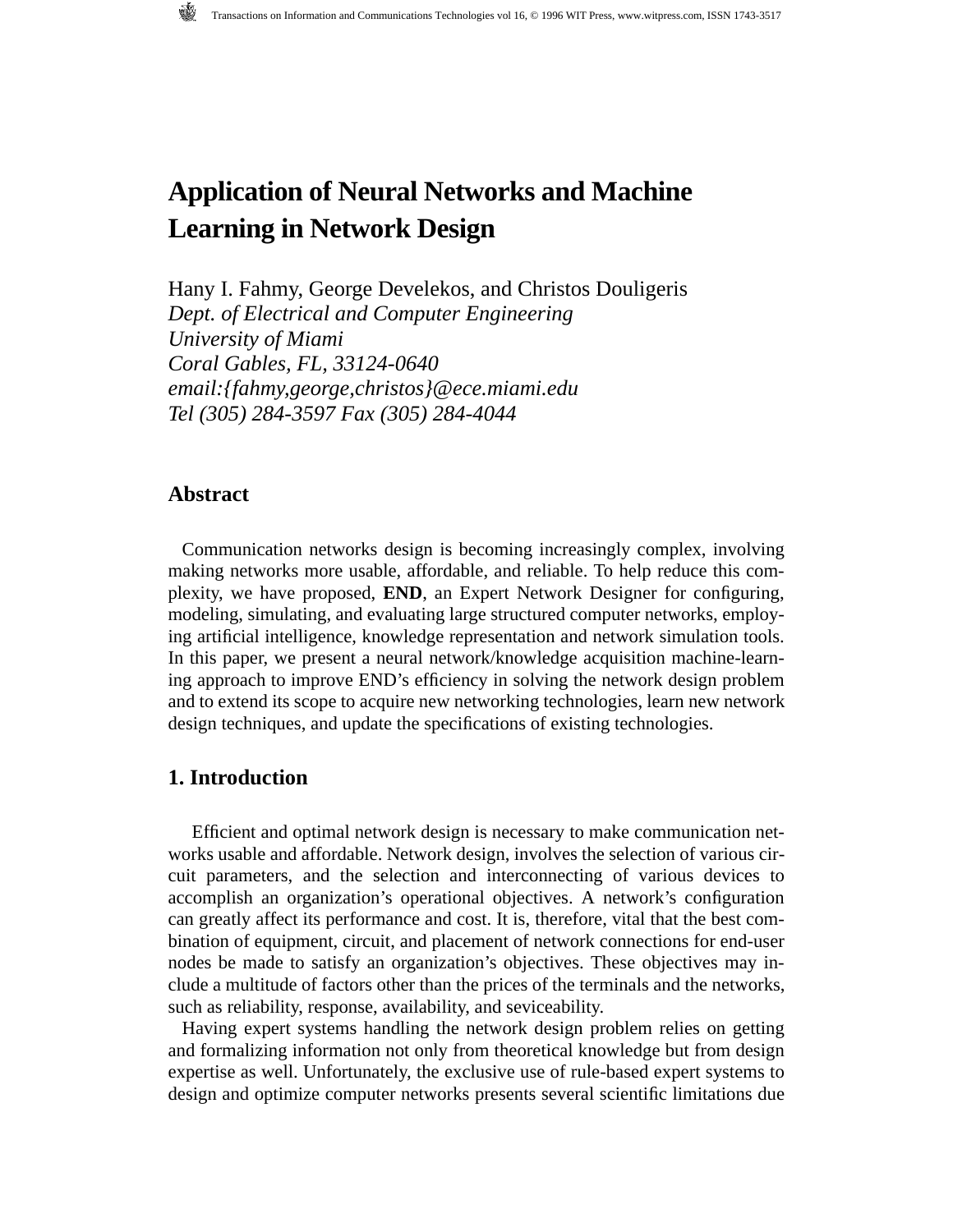to two main reasons:

First, such systems may reflect the personal opinions of the network designers whose knowledge has been used in building the systems. Such opinions may be biased or oriented towards specific technologies or products which may not be truly the best. In END, Fahmy&Douligeris  $1\&2$ , solved such problem by utilizing network simulation tools. Once the network environment is obtained from the user, END initially employs the formalized network design experience (expert systems) to eliminate the infeasible solutions for such an environment, recommends suitable ones, explains why such solutions were chosen, and further ranks and evaluates such solutions using artificial intelligence optimization techniques. Then, it uses simulation and performance evaluation to correctly rank the different feasible solutions.

 Second, such systems will need a full revision of the design facts/rules from time to time as products evolve and improve. Therefore, learning subsystems should be utilized to give END the capability to acquire the required knowledge to learn about the new technologies, new design techniques, and the updates in the system pre-existing technologies.

Solving the first limitation by the usage of simulation packages in the process of network design and evaluation brought us to another very important motivation behind implementing END's learning subsystem, i.e. the time taken by the network simulation package to simulate the actual network operation and measure its performance. Learning and predicting simulation results, in the case that the expert system recommends a network solution with specifications similar to previously

simulated cases, can save time, Rumelhart&Hin- $\[\text{ton}^3\]$ .

 This paper presents a neural network/knowledge acquisition learning approach to improve the time-efficiency of END's network design problem solver and allow END to learn new emerging network technologies, modern network design techniques, and updated specifications of the existing technologies.

After presenting a general overview of END in section II, section III describes the major research choices and the architecture of the learning subsystem. Section IV presents an interactive learning example to demonstrate the



functionality of the learning subsystem, while, in section V we draw conclusions.

#### **2. END System Architecture and Functionality**

END is a complex system that relies on extensive cooperation between expert systems, network simulation tools, and programing interfaces. The four main components of END, as shown in Figures 1a and 1b, are: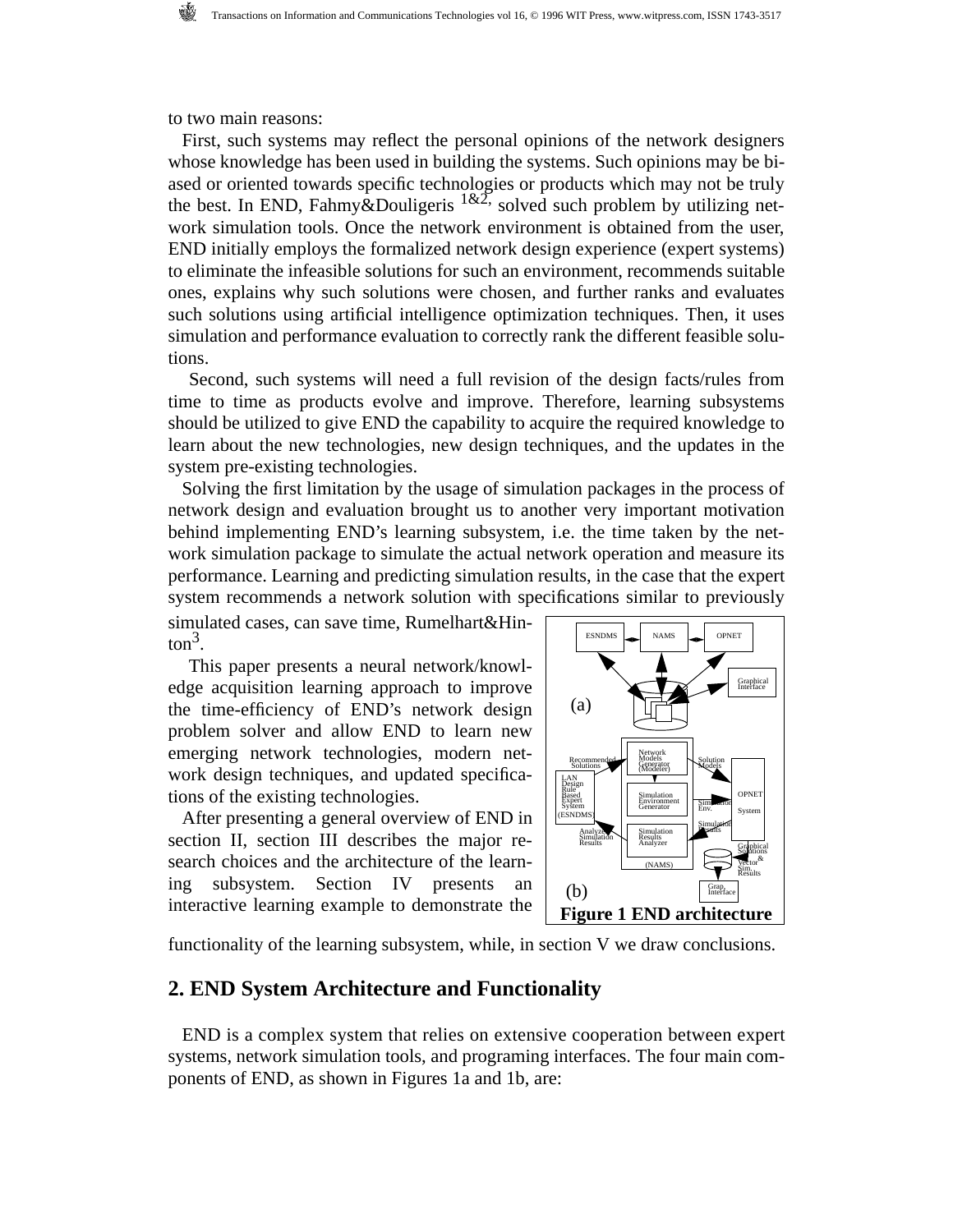

■ **A rule-based expert system, ESNDMS,** Fahmy&Douligeris<sup>2</sup>, that recommends network feasible solutions according to the user requirements, and evaluates the performance of such solutions after being simulated by a network simulation package;

■**A network simulation package, OPNET<sup>4</sup>, that models and simulates the** recommended network solutions;

■ **An interface to the network simulation package**, **NAMS**, Fahmy&Douligeris<sup>5</sup>, that allows the expert system to communicate with the network simulation package; and

■ **A graphical user interface,** that displays a graphical representation of the network feasible solutions recommended by the expert system and the simulation results.

The ESNDMS rule-based expert system, as shown in Figure 2, has a number of planning subsystems (WAN, Site backbone, Building backbone, and Subnetwork) which are responsible for adaptively planning the user queries, and the network design parameters. In the **User Interface** subsystem ESNDMS interacts with the user to obtain a general description of the networking project. The description is obtained through a number of hierarchical questions starting from the highest possible network level, which is the number of network sites, and the WAN interconnectivity between the different sites, passing by the number of buildings in each site, the number of floors in each building. etc., and ending with the number of workstations and servers in the departmental LANs.

The **Expert Planning** subsystems then translate the user project general description into a tree of design guidelines.

A **Network Design Inference Engine** uses this tree of design guidelines to find all the possible solutions for the user project, utilizing a database of domain oriented facts and constraints.

An optional **Solution Optimization** subsystem interacts with the user with a new set of questions, depending on the different solutions obtained in the above section of the system. The answers to these questions are used to filter the solutions to the most suitable solutions for the user environment.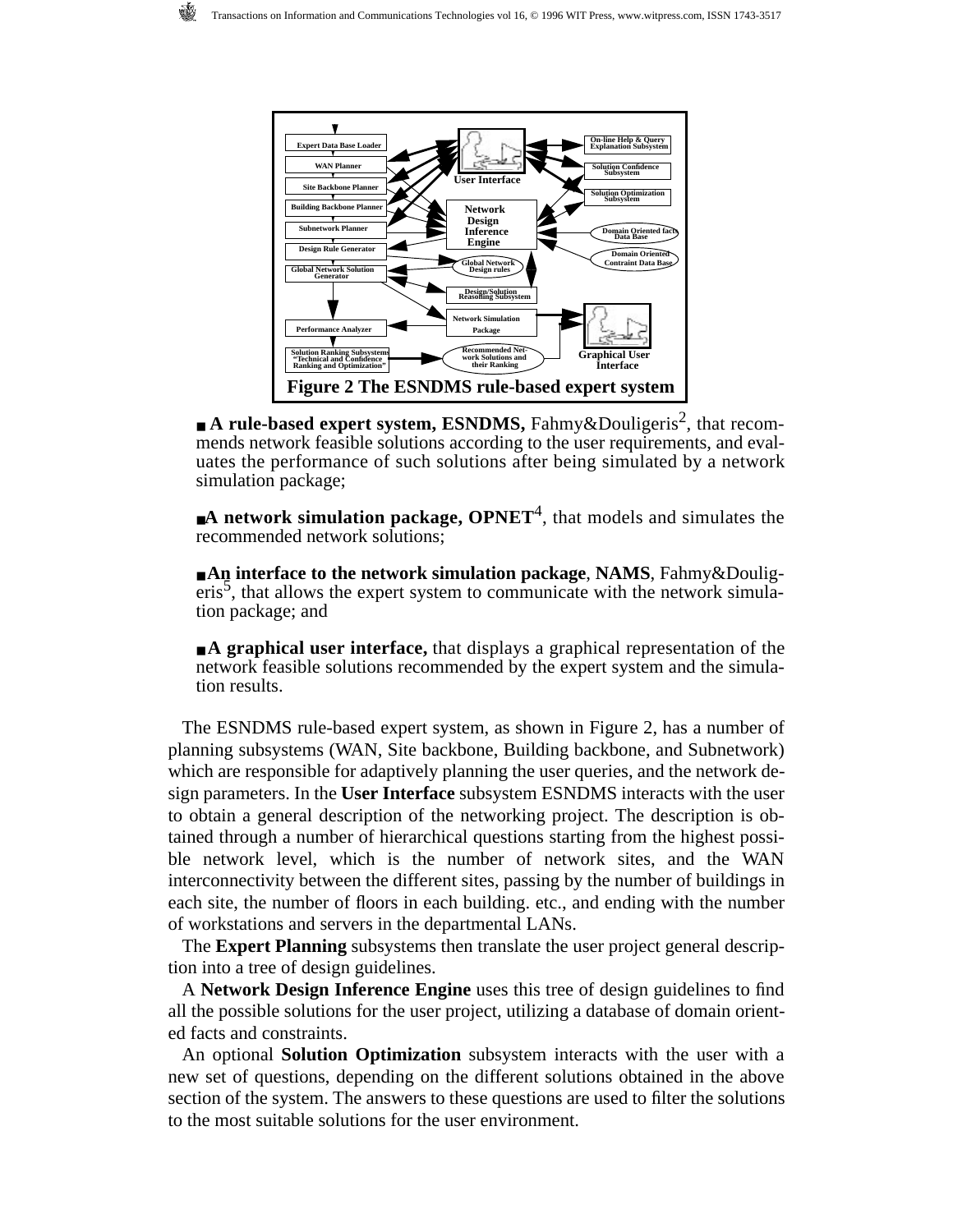The **Global Network Solution Generator** uses the design rules/facts created by the **Design Rule Generator** for each site, building, and subnetwork to obtain the global network feasible solutions. These solutions are passed to the simulation package interface to be modeled, simulated and evaluated.

**A Performance Analyzer** receives the simulation results from the simulation package interface (NAMS), in conjunction with the global network solutions from the Global Network Solution Generator, to start classifying the different solutions with respect to their significance in each measured performance parameter.

## **3. Learning System Architecture**

Machine learning is required by END to perform the same design tasks more effectively when encountering the same or similar design cases, Segre<sup>6</sup>. This can be done by keeping the results of previous network simulations or performance measurements as training cases. Such training cases are used for either direct referencing when encountering the exact design cases again, or for predicting the performance measurements of other similar designs.

 Learning is also required to assist END to be updated with the recent networking technologies, design techniques, and the changes in the specifications of the system pre-existing technologies. Knowledge acquisition was found to be the only way to train END to learn about the above issues. This is mainly due to the nature of this knowledge being new knowledge that can not be acquired by experience. This type of learning can be done by employing sophisticated user interfaces, natural language fronts, and expert rule builders, to acquire:

- Specifications for the new local area networking technologies (topologies and cabling systems),
- Specifications for the new wide area networking technologies,
- New design techniques for the above new technologies, and
- Updated specifications of the existing technologies.

 Two coupled and mutually supportive machine-learning mechanisms characterize our learning model: neural networks and knowledge acquisition.

#### **3.1. Learning Subsystem Architecture**

The learning subsystem is divided into six main learning modules as shown in Figure 3:

- Simulation Results Learner/Predictor
- Wide Area Network Learner
- Cabling System Learner
- Topology Learner
- Design Techniques Learner
- Technology Evolution Learner

The Simulation Results Learner/Predictor module has two main learning submodules:

- **Interactive Simulation Results Learning submodule**: This submodule is triggered before each simulation to check the possibility of predicting the simulation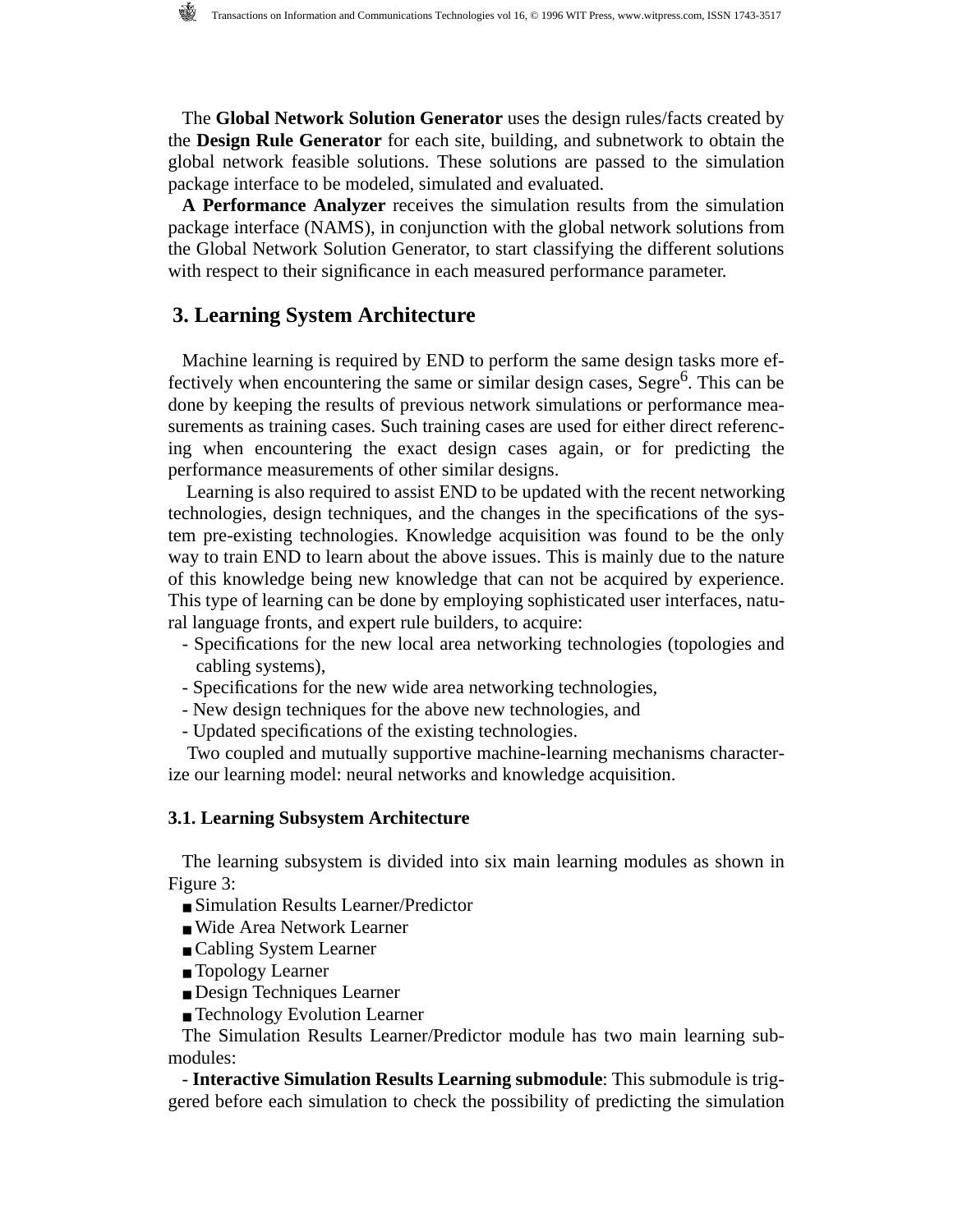

results without actually running the simulation. If the prediction can be done in this region of simulation space with less than 10% prediction error, END uses the predicted values. Otherwise, END runs the simulation, after which it acquires the simulation results for this design case as a training case. This is done individually for each subnetwork of the global solution.

One of the advantages of the interactive learning is that the operator can choose to run the system in a purely interactive mode, i.e. no simulations, by simply transforming the learned simulation results of nearest network configuration to the current case. The accuracy of this transformation operation should be reported to the design expert before using it, to decide if the transformation is acceptable or a new simulation should be run for this typical subnetwork.

- **Noninteractive Simulation Results Learning submodule**: Network simulations normally take long time for an interactive system. The noninteractive simulation results learning submodule is designed to be triggered by the END operator during the off-peak hours of the system to generate a large number of subnetwork cases, run their simulations, and learn their performance measurements results for future references.

The simulation results learner/predictor module also has a rule generation submodule which generates the simulation results facts clustered according to the subnetwork properties.

 The next five learning modules have an associated user interface submodule to be able to interact with the human expert (knowledge engineer) and obtain the required knowledge. The first four of these five learners are triggered in two cases: 1) by the system operator to instruct the system for a new technology or design technique, and 2) when there is no solution for the a specific design case, the system will prompt the operator if he/she wants to enter a new networking technology or design technique which can give solution for the given design case. The last learner is triggered periodically to update the system knowledge about the pre-existing technologies. Finally, each of these learning modules has a rule generation submodule which will generate/update the expert system facts/rules corresponding to the acquired knowledge.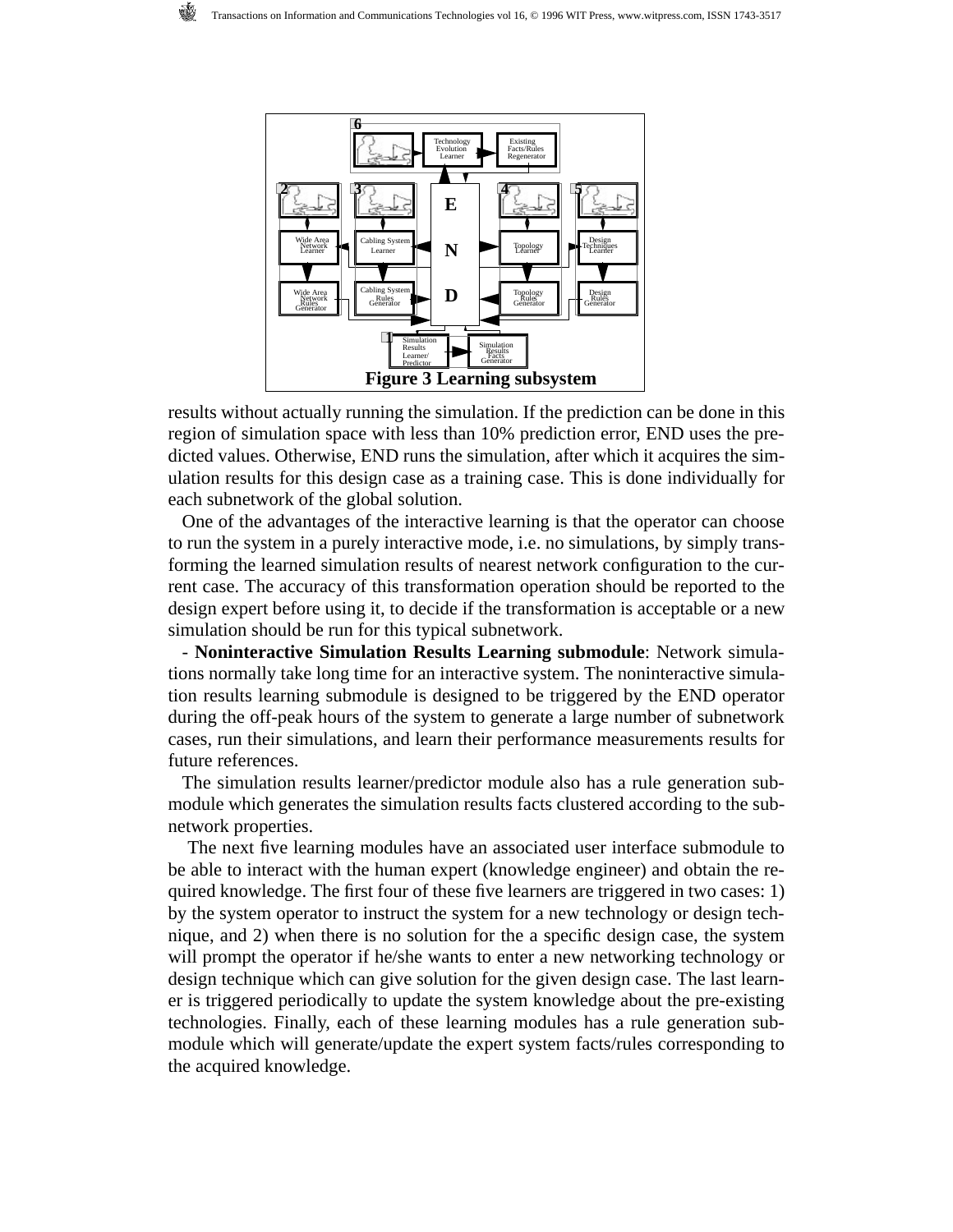## **4. Learning Examples**

The following four subsections will describe the main learning tasks carried out by the learning subsystem.

#### **4.1. Learning Simulation Results**

 Consider END proposing two optional Ethernet and Token Ring solutions for a 6 workstations, 1 server, and imaging database subnetwork. Also consider that the system initially has no trained cases i.e. it can not predict the simulation results for the above two options. The ESNDMS's **Global Network Solution Generator** will choose to run the simulation for the two optional solutions. After the simulations have finished, the **Simulation Results Learner** will generate the following two simulation results:

*simulation\_result('e id 6 1',37875) simulation\_result('t id 6 1',38990)*

These results indicate that for Ethernet (e) and Token Ring (t) subnetworks with 6 workstations, 1 server, and imaging database (id) load characteristics, the throughput is 37875 and 38990 Kbytes respectively in a 20 Sec simulation time.

In any future END runs, if the system proposes a subnetwork with any of the above configurations, the ESNDMS's **Global Network Solution Generator** recognizes that the system has been trained with the results of the subnetwork simulations and it passes the subnetwork as a zero node subnetwork to the simulation package (Normally such subnetworks are parts of the global network solution, therefore such subnetworks are passed to the simulation package containing no nodes in-order not to consume any simulation time and to allow the rest of the network solution to be simulated).

Consider that after using the system for solving a sufficient number of design problems, END proposes a Token Ring solution for a specific subnetwork*.* In this case, the learning subsystem uses a 2-4-1 Feed-forward Back-propagation neural network to predict the subnetwork throughput from the results of previous simulation runs of similar design cases and passes the subnetwork configuration to the simulation package as a zero node subnetwork.

In-order to achieve a prediction error less than 10%, it has been observed was that the system should be trained with at least 45 training cases for each combination of network protocol, network topology, and network load pattern. If the prediction error is higher than 10% or the system is not sufficiently trained with cases in this region of the simulation space, an actual simulation will be run for the current design case.

After the simulation, the ESNDMS's **Performance Analyzer** obtains the corresponding predicted performance results of the zero nodes subnetworks from the learning subsystem's neural network.

A neural network approach is favored over algebraic approaches for three reasons: 1) the inaccuracy of the algebraic approaches when the subnetworks are op-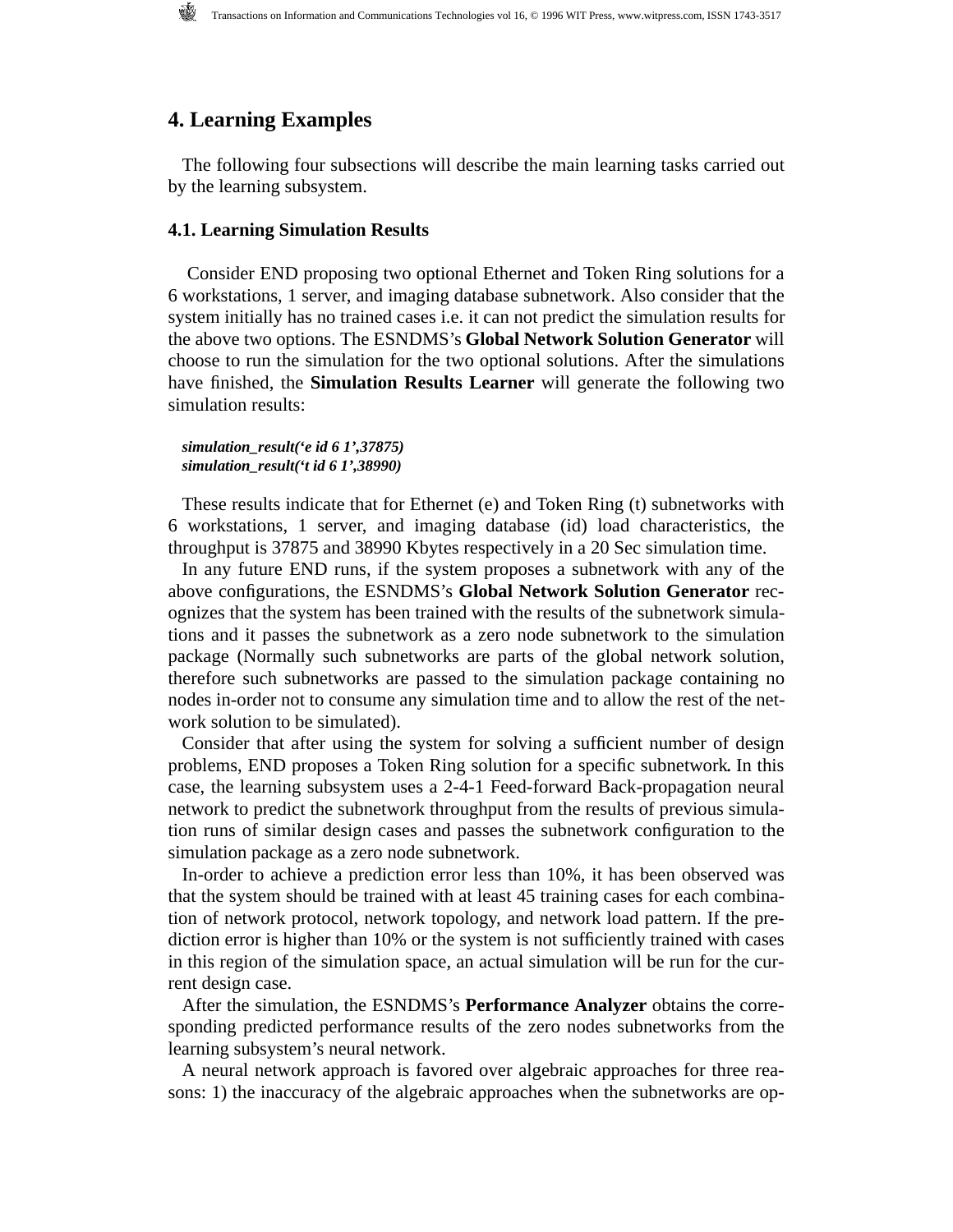

erating near their bandwidth saturation, 2) the nature of the subnetwork properties space of being a Multi-dimensional space, and 3) the capability of neural networks to accommodate new learned results and utilizing them in increasing the efficiency of the next prediction processes.

Figure 4 shows the neural network used to compute the throughput versus specifications prediction for the learning subsystem. The number of servers and the number of workstations are the two inputs to the network, while the anticipated throughput, expressed in Kbytes, is the output. The network weights are randomly and uniformly initialized in the -1 to 1 range. Momentum is used to accelerate training. The flat spot elimination technique is implemented to escape local minima and a 1% tolerance between training and supervised output is enforced to prevent over-training. Learning rate and momentum values around 0.5 were found to yield good results. Both inputs and the output are normalized to 1.

In a testing environment, the network was trained with patterns containing about 45 input-output sets. Training proceeds for 20,000 epochs, at which time another 45 testing pattern are presented. The maximum error was found to be less than 10%, and the average error was found to be less than 3%.

At the moment a separate neural network is used for each combination of network protocol, network topology, and load pattern. A future research interest is to use a single neural network for the overall prediction process.

#### **4.2. Learning Networking Technologies**

 In this subsection, we examine a practical example involving the use of the learning subsystem to learn a new networking technology and its design techniques. The 100VG-AnyLAN is one of the most recent high speed Local Area Network technologies released in the market about a year ago. The 100VG is a star shaped networking topology with 100Mbps data transfer rate, and the node-tonode cabling distance is 100 meters using type 3,4, or 5 unshielded twisted pair cables and 150 meters using shielded twisted pair cables. A shared media access protocol called the demand-priority is used.

The learning subsystem starts by invoking the Topology Learner which issues a number of questions acquiring the above facts from the human expert or the knowledge engineer regarding the 100VG technology. The Topology Learner issues these questions through its user interface module. The answers to these questions are passed to the Topology Rule Generator to generate the domain-oriented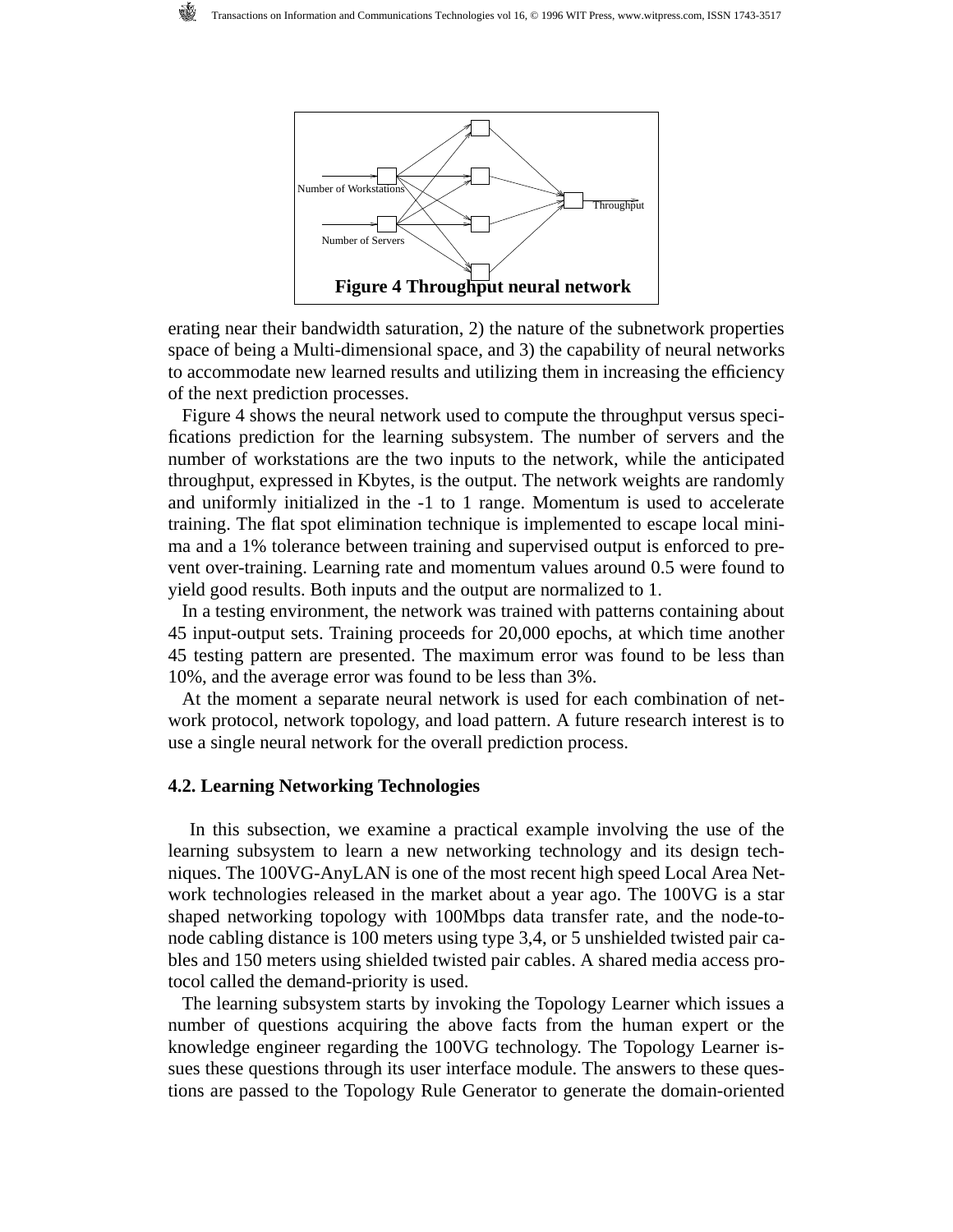facts for this networking topology. The learning subsystem then invokes the Cabling system Learner which investigates other groups of facts from the human expert through its user interface and it passes the answers to its rule generator which generates the domain oriented constraints. Figure 5 shows a listing of this learning session.

## **4.3. Learning Networking Design Techniques**

 On learning new networking technologies

☞Enter the Name of the New Topology: 100VG ☞What is the topology access method 1. Ethernet CSMA/CD 2. IBM Token Passing 3. FDDI Token Passing 4. Ethernet CSMA/CD Frame Switching 5. ATM Cell switching 6. Other<br>
follow the property of the New Access Method: demand-priority<br>  $\textcircled{=}$  Enter two Name of the New Access Method: demand-priority<br>  $\textcircled{=}$  Mata is the type of topologies media bandwidth [Shared(s) or Dedicated 2. Thin coaxial cable (RG-62) 3. Thin coaxial cable (RG-59)<br>4. Thin coaxial cable (Yellow cable)<br>5. Unshitelded twisted pair cables (not-rated/type 3/type 4)<br>6. Unshitelded twisted pair cables (IBM type 1,2,6)<br>7. shielded twisted pair cables (SIM type <sup>≔</sup>Enier the number corresponding to the supported cables: for the supported curist of matter the distance supported by the 100VG topology using super\_unshielded\_twisted\_pair\_cable cabling system: 100<br>
⇒ Dater the budge  **Figure 5 Learning session of the 100VG technology**

we should be sure that these technologies have the same series of constraints which used to apply to the network components and functional units of the technologies already in the system. We should also be sure that these technologies have the same conceptual problems, choice criteria, and design goals as those of the old technologies.

 Learning any new networking topology like the 100VG should be accompanied with verifying the topology choice criteria in an interaction session with the design expert. We also have to check if any new criteria is required to be added to the choice process. The topology choice decision tree was supposed to look like figure 6a, if the same choice criteria of the old topologies are used. Figure 6b describes the verification interaction session with the design expert which leads to a new topology choice decision tree as shown in Figure 6c.

In the interaction session the design expert specifies that the 100VG topology will be chosen according to all the general topology choice criteria except the computing resources vendor criterion "ibm\_environment". The expert also specified an extra choice criterion named "new\_design\_criteria" for the 100VG topology. The learner then asks the design expert about the type and the value of parameters of this criterion to generate the corresponding built-in domain oriented fact. Finally, the design learner asks how to treat the value entered by the system operator for this criteria in reference to the built-in value for this topology. The expert answer was that for this topology to be chosen the value entered for this criterion in the general design specifications should be smaller than the built-in value.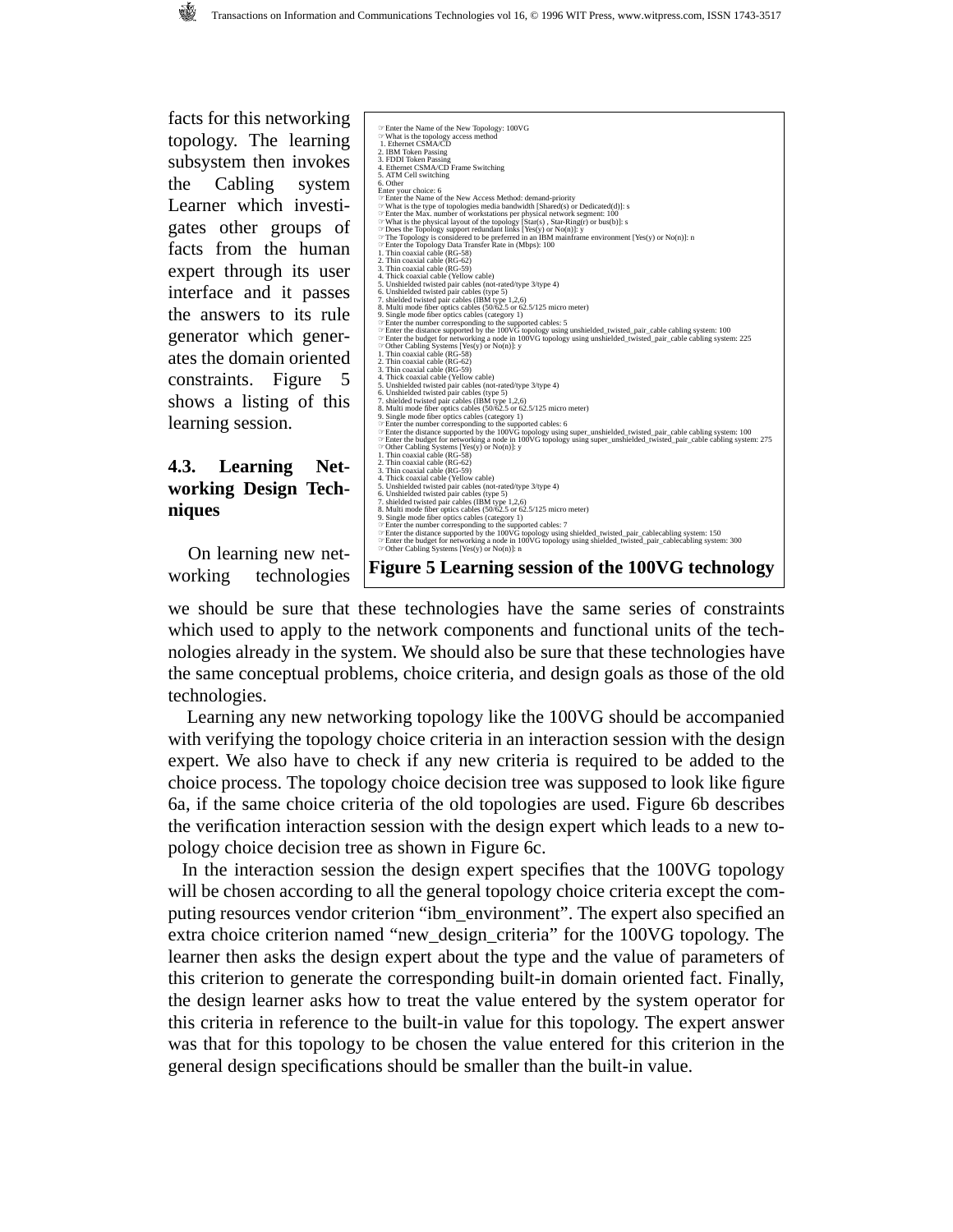



**4.4. Learning Technology Evolution**



Once a networking technology becomes commercially available, most of if its specifications remain the same except for the cabling system support and pricing. Pricing was the principle motivation for implementing the Technology Evolution Learning module, since it is an important factor in the network design process carried by END. The module is designed to be triggered every period of time to update the system knowledge about the pricing and the extensions in the cabling systems support of the pre-existing technologies. An interaction session for updating the pricing and cabling system support knowledge of the ethernet\_star networking topology is shown in Figure 7. In this session, the operator updates the price of the ethernet\_star topology support for the super\_unshielded\_twisted pair cabling system from \$350 to \$300. Also the operator adds the topology support for